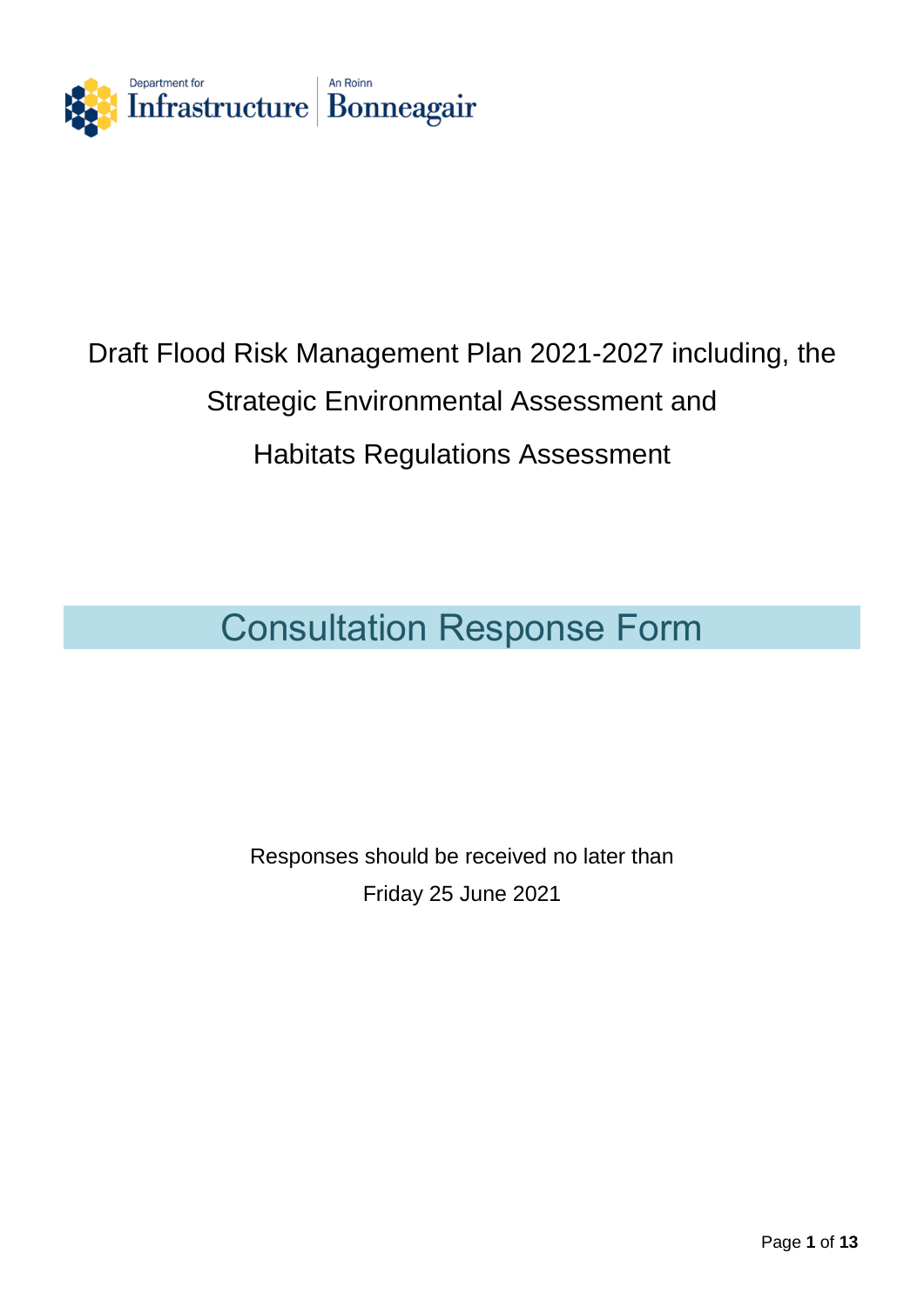This Consultation Response Form (CRF) aims to provide you with an opportunity to comment on the draft:

- o Flood Risk Management Plan 2021-2027 (FRMP)
- o Strategic Environmental Assessment (SEA) and
- o Habitats Regulations Assessment (HRA)

It is intended that through the CRF you will have an opportunity to put forward your comments, to help inform the FRMP, SEA and HRA for Northern Ireland.

The CRF should be considered in conjunction with the consultation document available on the Department's website at the following link:

[https://www.infrastructureni.gov.uk/consultations/consultation-draft-flood-risk-management-plan-](https://www.infrastructureni.gov.uk/consultations/consultation-draft-flood-risk-management-plan-2021-2027-second-cycle)[2021-2027-second-cycle](https://www.infrastructureni.gov.uk/consultations/consultation-draft-flood-risk-management-plan-2021-2027-second-cycle)

Additional copies of both the CRF and the consultation document can be obtained from the Department for Infrastructure:

Email: floods.directive@infrastructure-ni. gov.uk

Writing to:

**Flood Risk Management Plan Consultation Response** Department for Infrastructure Water and Drainage Policy Division Room 1-22, Clarence Court 10-18 Adelaide Street BELFAST BT2 8GB

Alternative formats of the CRF can also be made available on request and you should forward any such requests using one of the methods detailed above.

Responses should be received no later than **17:00 on Friday 25 June 2021**. All responses received by this date will be considered.

Please note that all responses will be treated as public, and may be published on the Department's website. If you do not want your response to be used in this way, or if you prefer for it to be used anonymously, please indicate this when responding (The Freedom of Information Act 2000 and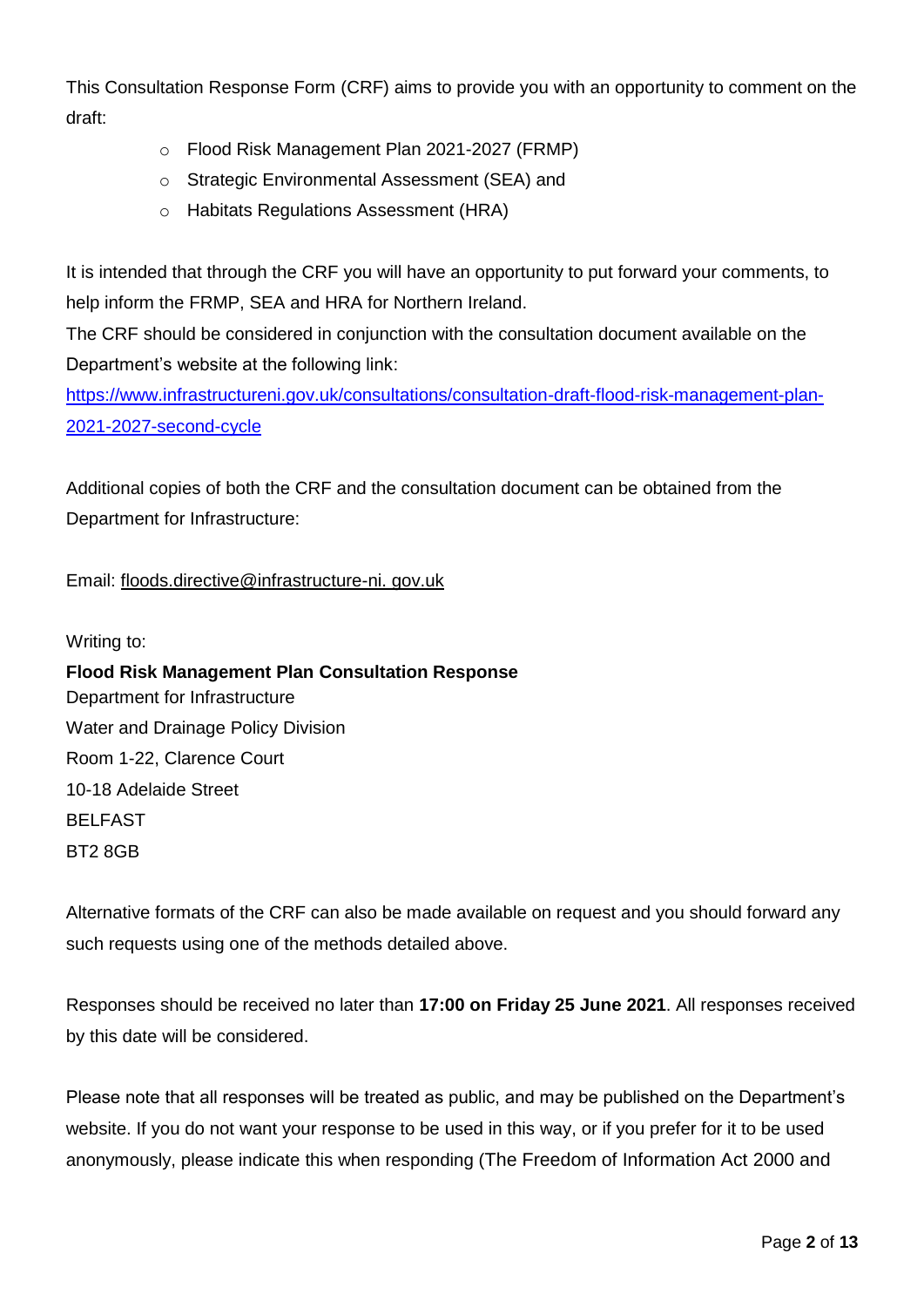Environmental Information Regulations 2004 gives the public a right of access to any information held by a public authority, namely, the Department in this case). Following consideration of all responses, a report may be published on the Department's website. Thank you for taking the time to complete this CRF and providing your comments.

| I am responding                      |                              |
|--------------------------------------|------------------------------|
|                                      |                              |
| As individual                        |                              |
| On behalf of an organisation         | $\boxtimes$                  |
|                                      |                              |
| <b>Your Details</b>                  |                              |
|                                      |                              |
| Name:                                | <b>Belfast City Council</b>  |
| Postal address (including postcode): | <b>BT15GS</b>                |
| Email address:                       | mclernonr@belfastcity.gov.uk |
|                                      |                              |

#### **Please select from which of the following groups you belong to**

| Individual                         |
|------------------------------------|
| Individual at perceived flood risk |
| Utilities/Infrastructure provider  |
| Business sector                    |
| Consultant / Contractor            |
| Environmental management           |
| Academia/Research                  |
| Farming / Land management          |
| Local Government                   |
| <b>Central Government</b>          |
| Leisure / Tourism                  |
| Manufacturing                      |
| Transport / Navigation             |
| Developer                          |
| Other (please specify)             |

After the 6 month consultation period we will publish our response document and will let you know what people have said, how we have taken their comments into account and what changes will be made before we publish the final FRMP, SEA and HRA by 22 December 2021.

#### **Freedom of Information Act 2000 – Confidentiality of Consultations**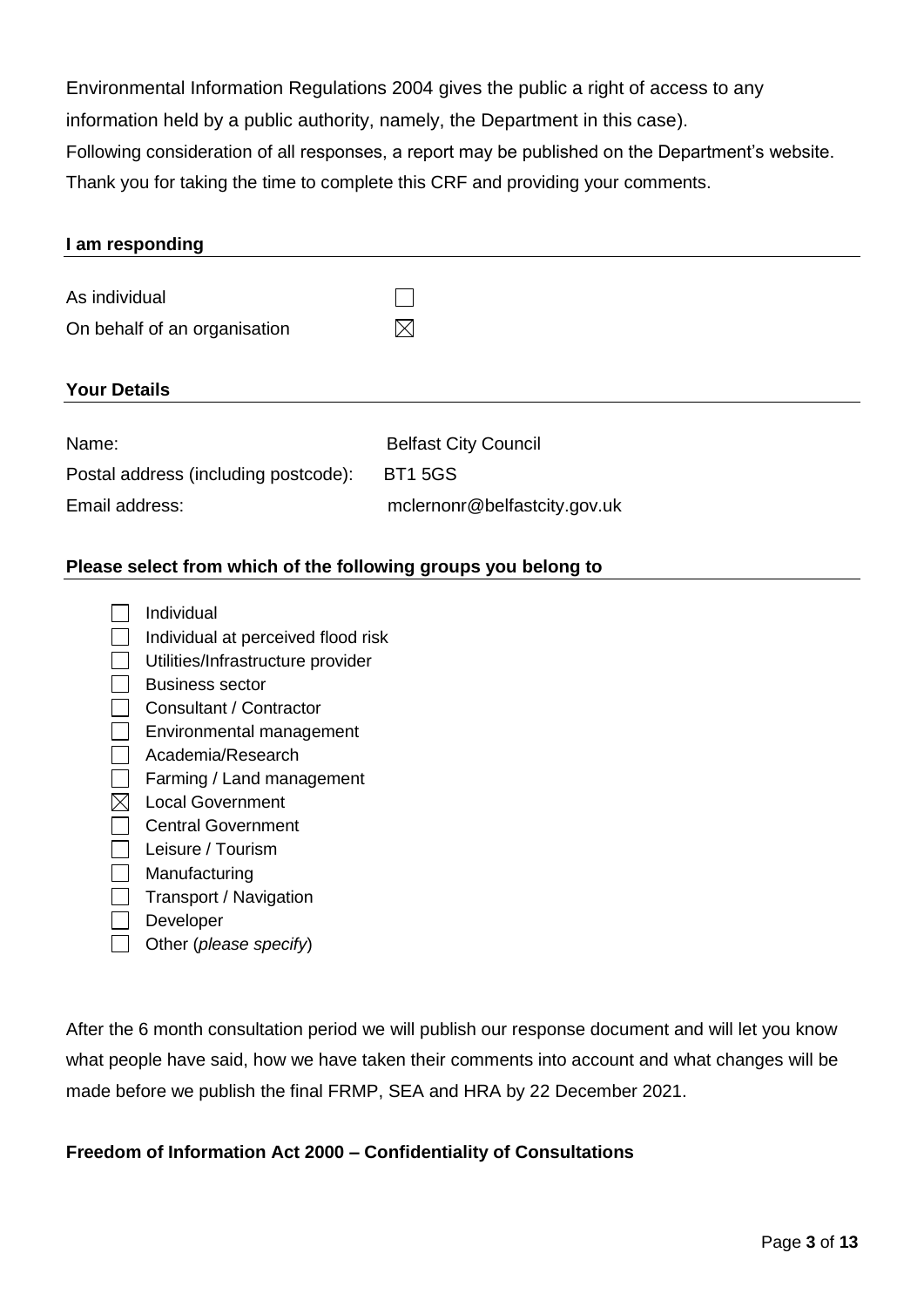Please note that your response and the responses of others to the consultation may be disclosed on request. The Department can only refuse to disclose information in exceptional circumstances. Before you submit your response please read the paragraphs in the consultation document on the confidentiality of consultations which provide guidance on the legal position about any information given by you in response to this consultation.

## Questions on the Draft Flood Risk Management Plan

#### **Question 1**

Do you agree that, using the methodology noted, the draft plan highlights the most significant flood risk areas in each of the three River Basin Districts?

**Yes** 

**No**

If not, please give your reasons below.

Enter text here .........

Please add below any additional comments you may wish to make about the methodology. Enter text here .........

#### **Question 2**

Do you understand and agree with the objectives as described in the draft plan?

**Yes** 

**No**

If not, please give your reasons below.

Enter text here .........

Please add below any additional comments you may wish to make about the objectives.

Welcome the consideration of the impact of Climate Change for the main sources of flooding and the measures to support the objectives of the Water Framework Directive and contribute to the achievement of good ecological potential/status for waterbodies However consideration of other Directives such as the Habitats and Birds Directives and environmental opportunities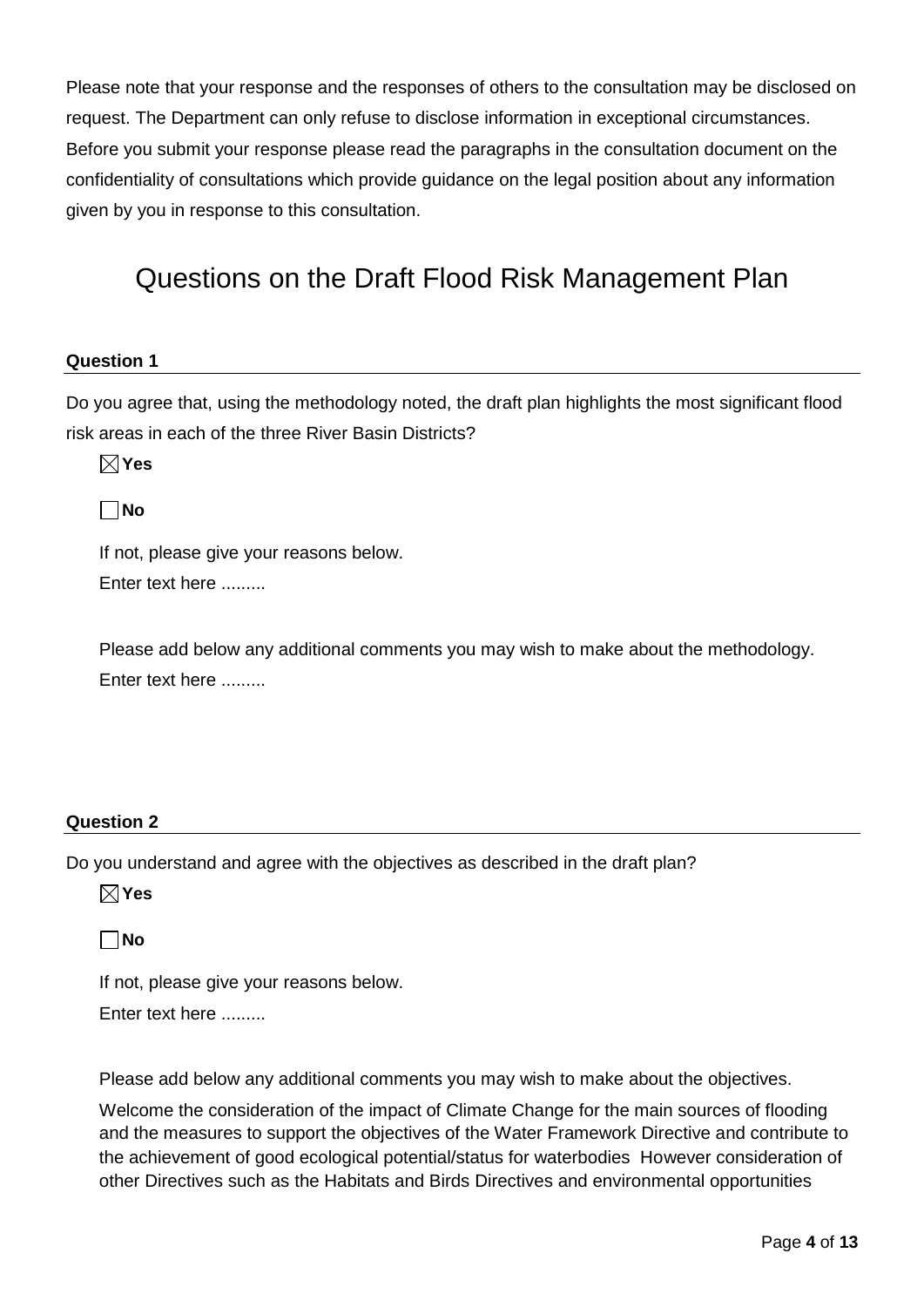should be taken for example habitat creation or restoration or opportunities to address environmental pressures such as IAS. This is an opportunity to address both climate and biodiversity issues.

Whilst the inclusion of the general objective To protect and enhance the natural environment and cultural heritage is welcome without specific actions and measures there is likely to be limited benefits achieved.

Welcome the inclusion of the opportunity for Natural Flood Management but this needs to be carefully planned collaboratively across stakeholders and adequately resourced.

#### **Question 3**

Do you agree that there is the right balance between the social, economic and environmental objectives?

**Yes** 

**No**

If not, what could be done to redress the balance? Please give your views below.

Belfast City Council welcomes the opportunity to respond to this strategic consultation, the Draft Flood Risk Management Plan. Long term investment in Flood Risk Management is required to meet the ambition for growth of the City and to alleviate the impacts of climate change.

We support the adoption of an approach to the provision of Flood Risk Management which promotes holistic and integrated solutions that achieve multiple benefits at reduced cost and disruption. Whilst it is recognised that significant investment will be required in more traditional 'hard engineered' infrastructure we welcome the acknowledged contribution that other sustainable measures such as Green & Blue Infrastructure and Sustainable Drainage Systems (SuDS) can deliver. This sustainable approach is supported by both the Local Development Plan (LDP) as set out in the Draft Plan Strategy vision, aims, objectives and policies as well as in the council's Green and Blue Infrastructure Plan, and the Belfast Resilience Strategy.

We welcome the work undertaken to date to address Flood Risk and call for a coordinated, collaborative approach, working with Council where appropriate to ensure a balance between the social, economic and environmental needs of Belfast. Human health should be the foremost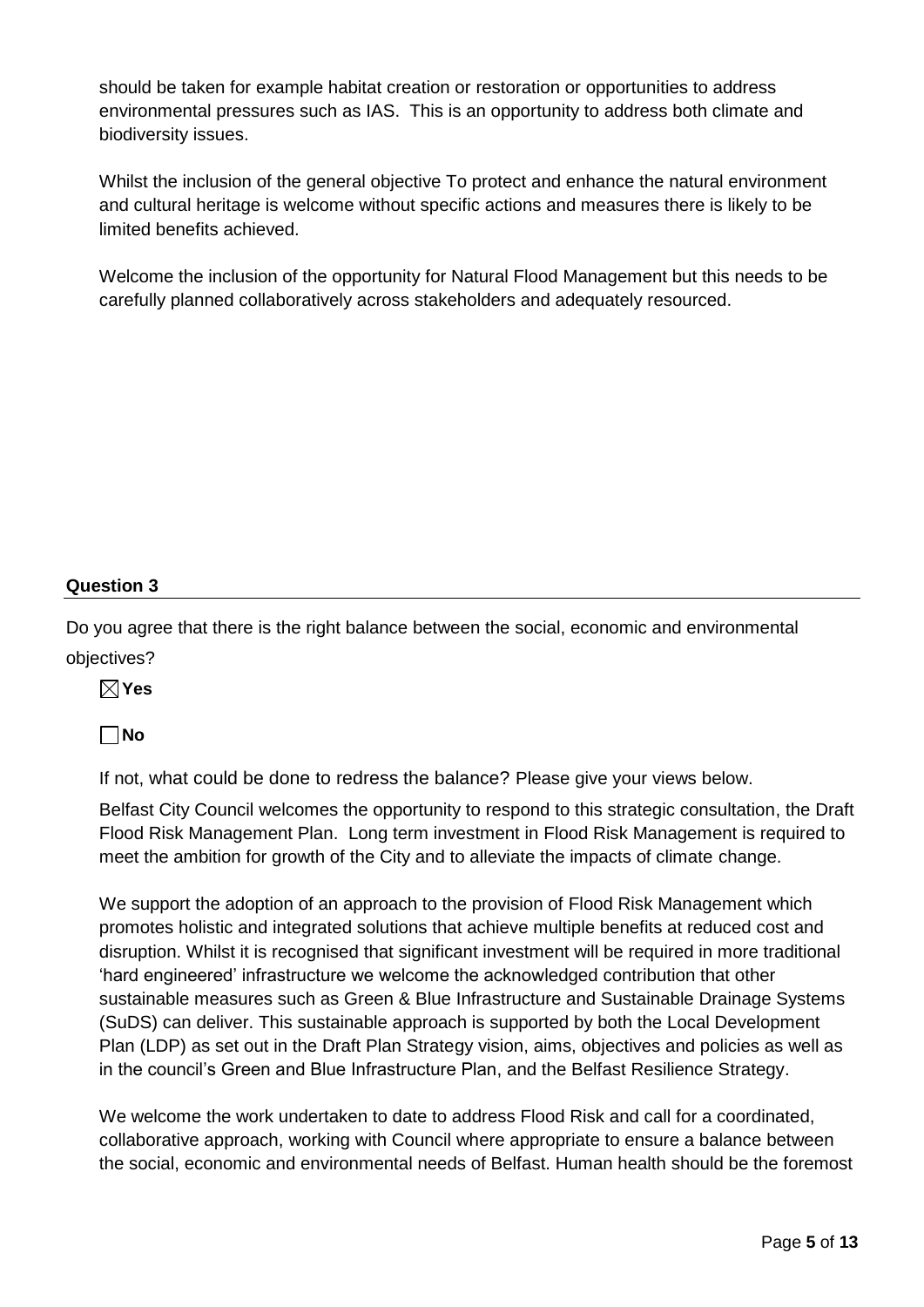priority however we welcome the focus on economic and environmental objectives and the desire to have a balanced approach.

Under the Environment and Culture objective we support the commitment that the Climate Change flood hazard maps will be updated to take account of the latest IPCC assessment from 2018 (UKCP18) rather than relying on the 2009 data. This is positive given that UKCP18 predicts higher increases in Sea Level Rise than the earlier UKCP09 as the UKCP18 takes into account the potential polar ice sheet melting. The latest CCC advice, is that the UK needs to adapt to a minimum average global temperature rise of between 1.5 and 2°C for the period  $2050 - 2100$  and consider the risks up to a 4<sup>o</sup>C warming scenario. In addition, the objective "to consider the impact of Climate Change for the main sources of flooding" could be strengthened "to consider and prepare for the impact of Climate Change for the main sources of flooding. Given the impact and costs associated with localised surface water flooding in Belfast, it may be beneficial to include an explicit objective (under Economic Activity) "to promote the use of sustainable drainage systems to reduce surface water runoff and help reduce pressure on existing drainage network" although it is noted that these measures are included in the measures elsewhere in the report. The report highlights the opportunity to use natural flood management upstream of flood risk areas to hold water back. As well as the benefits, in terms of flood risk, Climate Change adaptation, water quality and Biodiversity, it would also be useful to include the potential for these measures to contribute to carbon sequestration (p37). This is important as it has implications for reducing the costs associated with NI achieving a net zero target. In this respect, the document could include a higher level of ambition by including an objective (under Environment and Cultural Heritage) "to restore naturally functioning wetland and river systems where possible".

#### **Question 4**

Do you agree with the proposed measures identified for each of the Areas of Potential Significant Flood Risk (APSFR)?

**Yes** 

**No**

If not, what would you change and why? Please give your views below.

Yes there has been signifcant engagement with the Living with Water Programme by Belfast City Council and we anticipate playing a major role in the strategic development, local planning, and operational delivery aspects of the programme. We support the plans for flood alleviation measures and use of SUDS and sustainable drainage interventions in areas most at risk and where water can be better managed to prevent flooding in and around Belfast. It must also be noted that until the LWWP is fully implemented, existing partnership engagement remains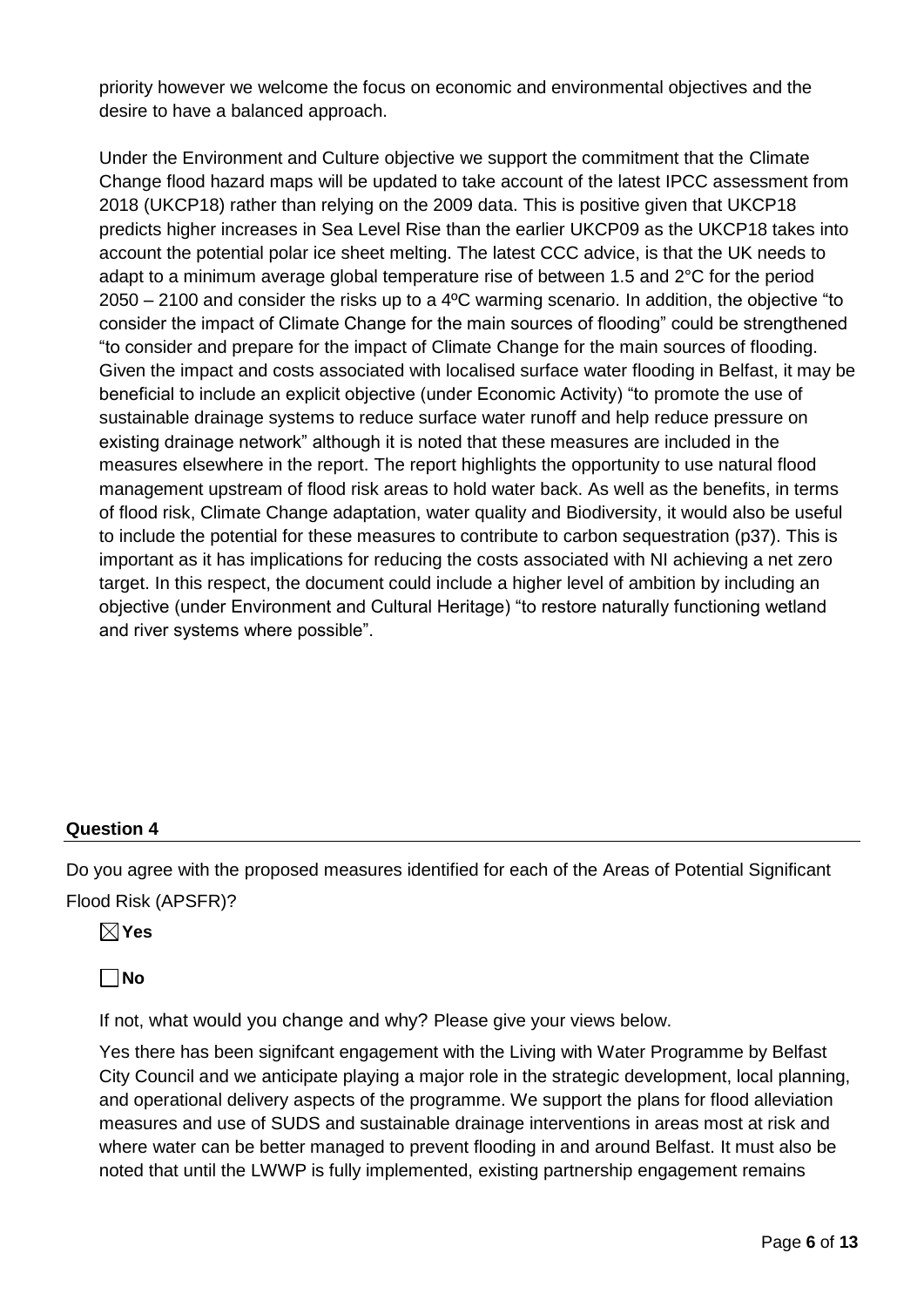critical to plan, respond and recover from the flooding risks which are faced by the City. Such linkages include for example Belfast City Council's Emergency Plan, Belfast Emergency Preparedness Group (Multi-agency Partners) and the Regional Community Resilience Group (Multi-agency Group focused on promoting and supporting resilient communities). The risks posed to Belfast from tidal inundation, particularly in the City Centre are sobering – Belfast Tidal Flood Alleviation Scheme with 8.6km of new flood defences seeks to address this, however the scheme is complex with lots of engagement with different land owners required. This is taking longer to deliver than initially envisaged. This is only one scheme, so in order to implement the LWWP and integrated plan huge emphasis must be placed on delivering a collaborative approach by all partner agencies. In addition we encourage the Flood Risk Management Plan to include costed proposals and identify sources of finance and investment where possible.

Under flood prevention we propose a separate measure in relation to community engagement and involvement on how their actions can help reduce surface water management and alleviate flooding such as rainwater harvesting, green roofs, rain gardens etc but also in terms of land management.

Welcome the inclusion of SUDs but the adoption and future management of SUDs specifically soft SUDs needs to be addressed. The LWWP identified Green spaces principally BCC land for flood attenuation measures but this needs to be carefully designed, consulted upon and resourced.

Agree with the flood alleviation measures being divided into three main areas of prevention, protection and preparedness for Belfast as an Area at Potential Significant Flood RIsk. The Department is encouraged to be mindful of work being delivered by Belfast City Council and partnership agencies implementing the Belfast Agenda. A number of these projects are multiple problem solvers which, with a collaborative approach can help mitigate against flooding as identified within the Area at Potential Significant Flood Risk as well as other problems. This draft document broadly aligns with the SPPS (Strategic Planning Policy Statement) and PPS15 (Planning Policy Statement) in terms of Planning but goes further to specifically recognise the multiple benefits of SuDS (Sustainable Urban Drainage Solutions) relating to surface water flooding.

Specifically under 5.1.7.3 Preparedness suggest the wording around community resilience 'this is on hold as flooding has not been experienced in a number of years' is reviewed to reflect that community resilience is continuously reviewed and maintained via the Regional Community Resilience Group. Whilst the demand from communities at risk of flooding does fluxuate based on recent events RCRG members continue to engage and support community resilience recognising the valuable role it plays in education and awareness alongside increased community cohesion.

Under flood preparedness a separate measure is suggested in relation to the broader education of the public. This could include education of all ages (including children) in relation to the hazards from flood water, how their actions can cause flooding in their area or in other areas e.g. paving their driveways and also the potential ways to help themselves such as individual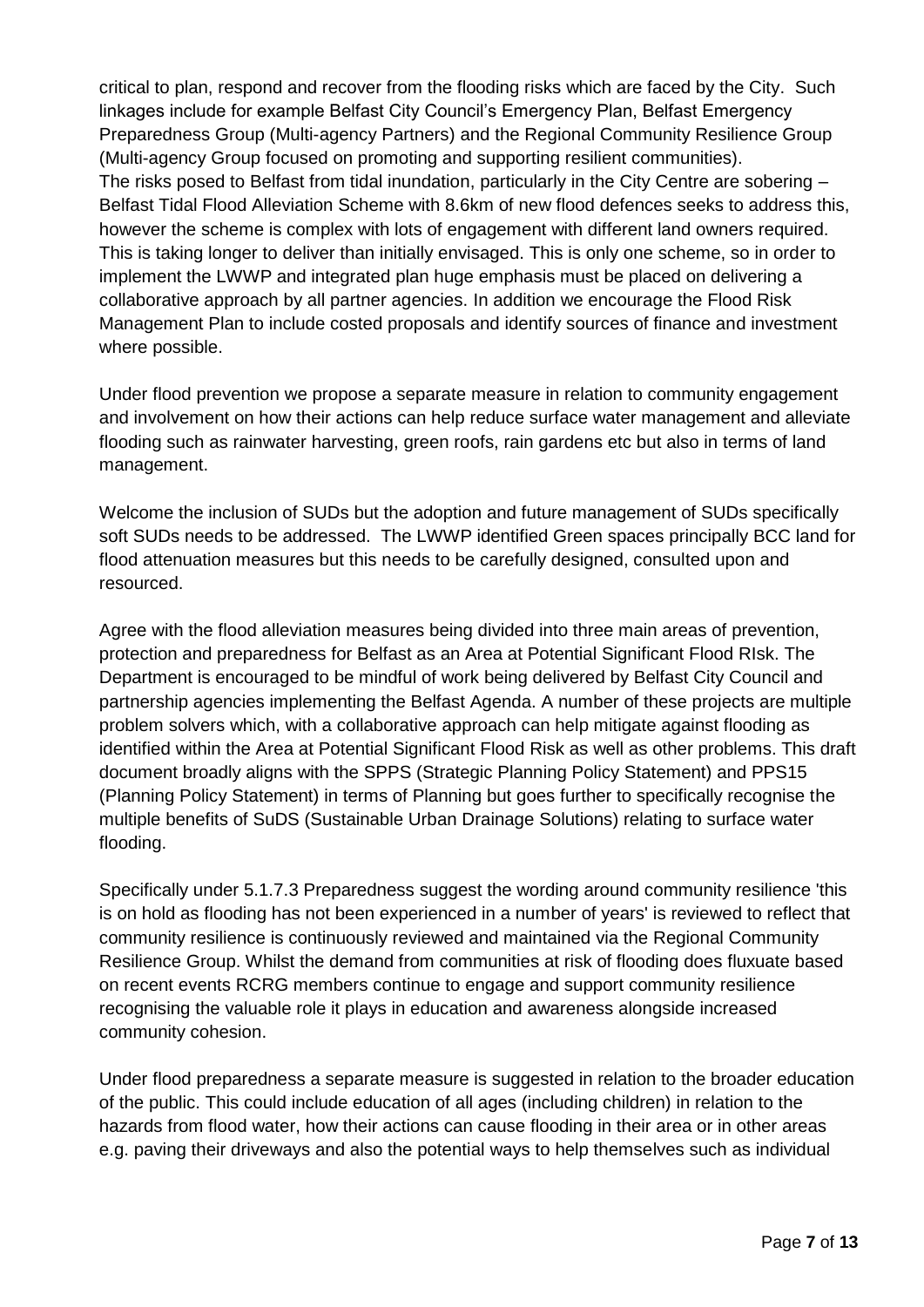property protection, having their own emergency plan and knowing whether or not they are at risk.

#### **Question 5**

What measures do you think should be given the highest priority to manage the flood risk in your area?

Please explain what they are and why they should be given a high priority?

The Council would note that many of the proposed measures within the consultation impact on Council assets and will require significant collaboration. Council support the ongoing flood alleviation measures and recommend these be reviewed on an ongoing basis to take into consideration new research and projections relating to the impact of the climate emergency. Belfast City Council has worked with a wide range of partners to develop the Belfast Resilience Strategy and structures in the city to address Climate such as the Belfast Climate Commission and the Belfast Resilience and Sustainability Board. We recommend engagement with these bodies as the Flood Risk Management Programme progresses. The Council is working closely with the Department on a number of pilot projects within the Living with Water Programme, and will be playing a key role in terms of delivery moving forwards. For projects to be successful the Council urges that these need to be co-designed with early input from specialists and planned with partners and stakeholders taking account the following important areas:

• Meaningful engagement with local communities including park users, local residents and stakeholders e.g. sports clubs;

- Understand current site usage, feasibility and commerciality;
- Open space typology, functionality and ensuring a balance of local needs;

• Existing natural environment including current ecosystem services benefits and constraints such as Invasive Alien Species (IAS);

• Current and future management and maintenance requirements and costs. Depending on proposals this could include the need for new machinery, additional staff resources and management of increased invasive species; and

• Early ecological input is required to maximise opportunities. We encourage the implementation of natural flood management (NFM) that protects, restores and mimics the natural functioning of rivers and the coastal ecosystems.

Belfast has a paucity of open water and many rivers and streams have been partially or almost fully culverted. The use of NFM will enable the restoration and creation of riverine and coastal habitats which are key priorities to address biodiversity loss.

The LWWP and integrated plan provides a major opportunity to address broader environmental issues but most especially a unique opportunity to contribute to nature recovery in Belfast.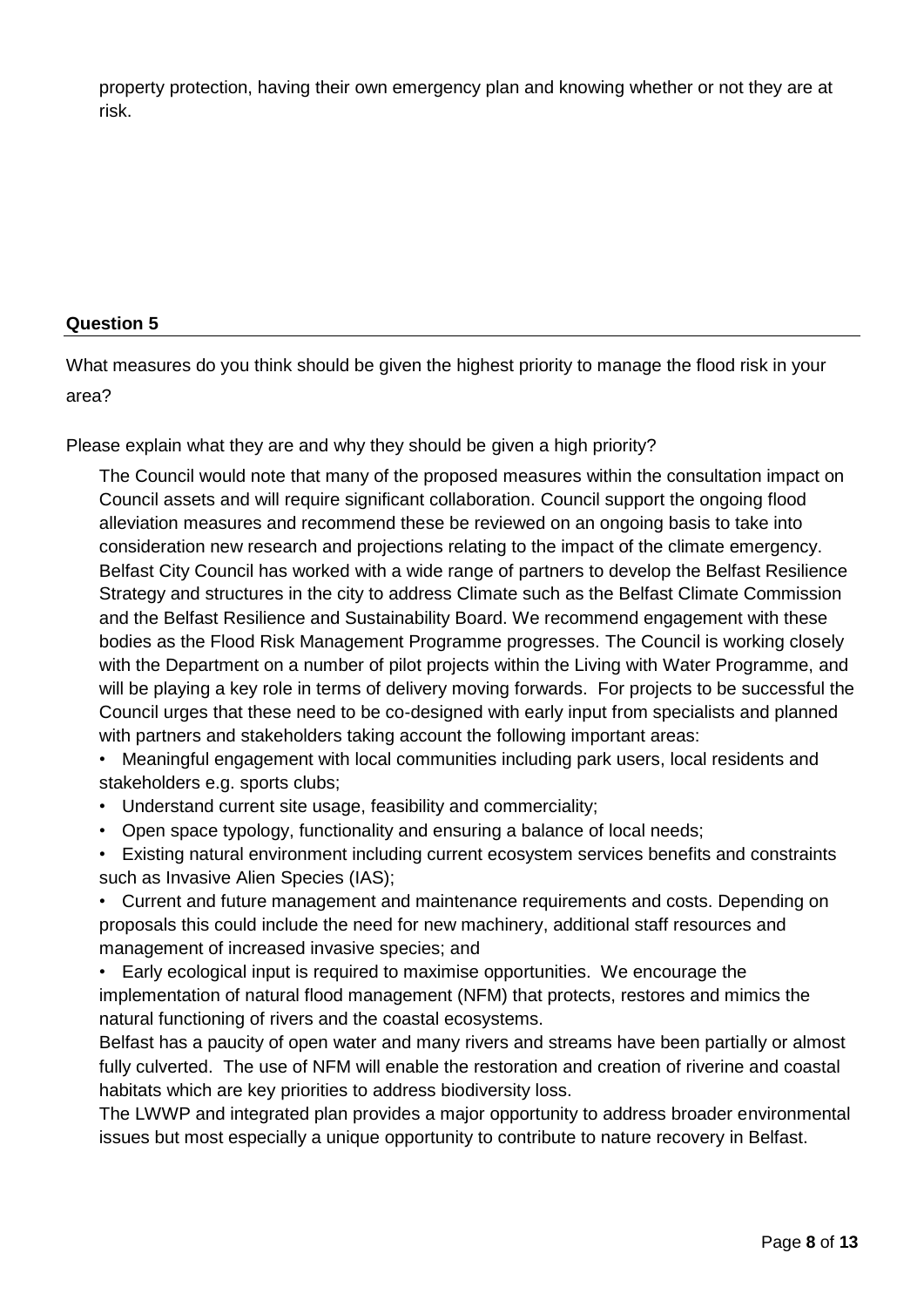#### **Question 6**

Do you see any ways that you or your community can support and contribute to any of the measures set out in the draft Plan to reduce the flood risk?

**Yes** 

**No**

If yes, explain what could be done.

Belfast City Council leads on a number of key enabling strategies and initiatives in the city, including the Belfast Agenda, Belfast Resilience Strategy, and the Bolder Vision (in partnership with DFI and DFC). Belfast City Council is responsible for the Local Development Plan and for managing planning applications and development within the city. As such Council is a key partner and will work with relevant partners to ensure Flood Risk is managed effectively through our existing and emerging strategic frameworks.

Belfast City Council has a role to support other responding agencies in dealing with flood emergencies when its residents are directly affected including the coordination of recovery. The Council would seek to provide its resources such as buildings, staff, expertise and equipment to assist where possible. BCC continues to administer the Scheme of the Emergency Financial Assitance on behalf of the Department for Communities for homes that have been 'severely inconvenienced' by flooding.

The Council is also a key partner in engaging with local communities to enhance their preparedness. It raises awareness across the city with a number of community resilience groups established in flooding hot spots. The work is coordinated via the Regional Community Resilience Group.

Belfast City Council (BCC) launched a Green and Blue Infrastructure Plan (GBIP) for Belfast in 2020 which outlines how vegetated areas (the green) and waterways (the blue) can provide a broad range of economic, social and environmental benefits in and around our more urban areas.The GBIP recognises that these natural and semi-natural assets are increasingly seen as 'infrastructure' and like any type of infrastructure, these assets will only continue to provide us with benefits if we actively plan, invest in and manage them to ensure that they are utilised sustainably. To do this, it sets a vision that by 2035, green and blue infrastructure will be strategically planned to enhance ecosystem services that benefit everyone visiting, living and working in Belfast. This now provides a solid foundation for progressing the Living With Water Programme approach across the plan area. Furthermore, there are obvious community cohesion and wellbeing benefits to be derived from investing in the development and expansion of blue and green infrastructure that serve as greenways and open spaces; a catalyst for increased biodiversity, and more active and sustainable travel.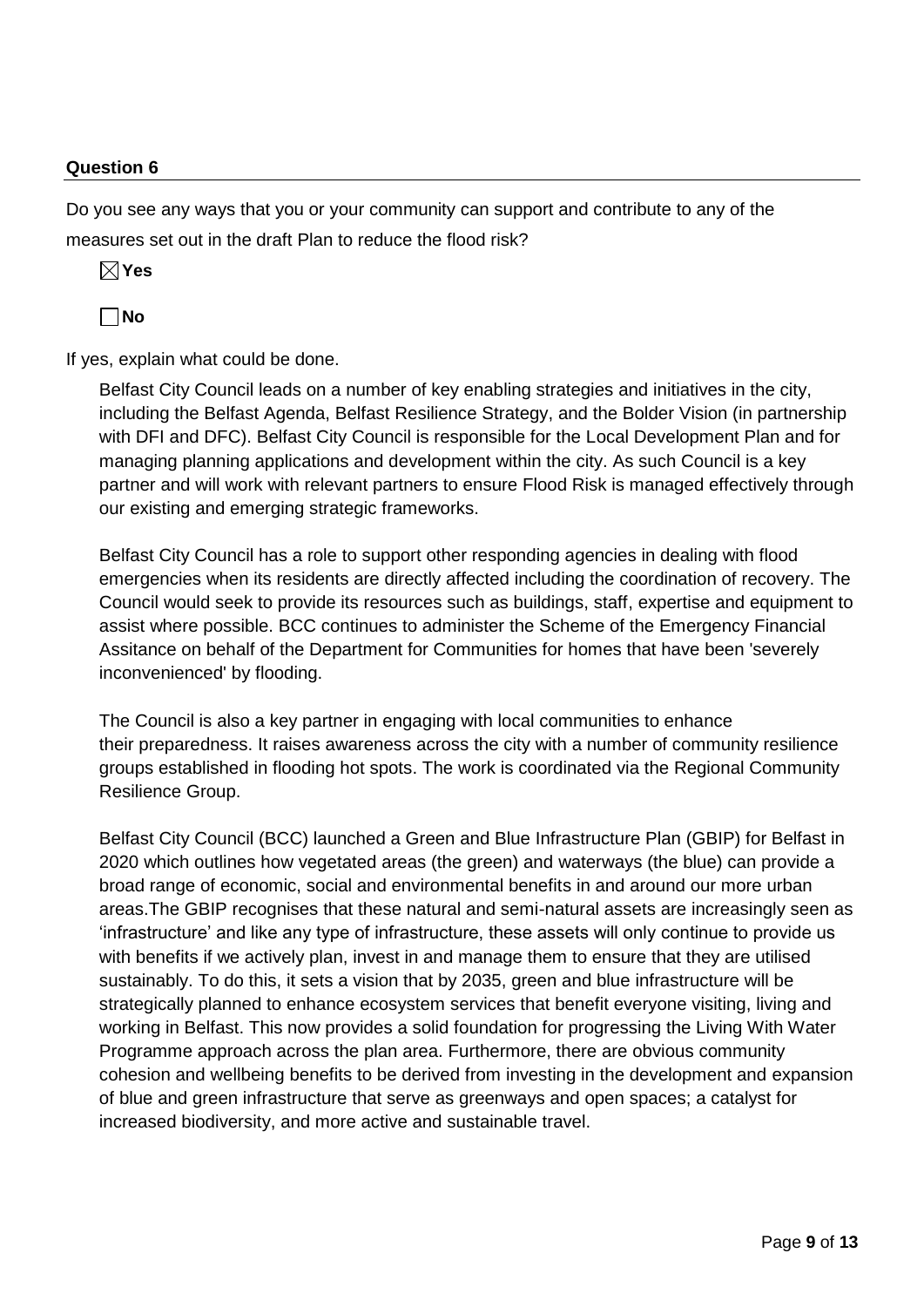The Council, working alongside key partners, has already demonstrated the success of taking such an approach in terms of the use of urban green areas to prevent flooding through the exemplar £40m Connswater Community Greenway project in the East of the city. East Belfast had a history of severe flooding. The 2007 flood was the largest on record with 340 flooded properties within the catchment of the Loop, Knock and Connswater rivers. Consequently, a number of at risk areas were identified where flood alleviation measures were necessary. In 2006 funding was secured from the Big Lottery's 'Living Landmarks Programme' to develop and build a 9km linear park scheme. It became apparent that construction work for the flood works and the park could be combined. Because both proposals involved works along the same river corridors there were many areas of overlap which allowed the project to be designed in such a way that it created both an enhanced urban asset and provided flood alleviation measures. This joined-up approach minimised disruption to local communities and businesses affected by the works and delivered better value for money. It also meant that the scheme provided 1,700 properties within East Belfast with the national standard of flood protection against fluvial and tidal events.

The Council is already working closely with the Living with Water Programme on a number of projects across the city including pilot projects at Belfast Castle, Ballysillan Playing Fields and the new Forth Meadow Community Greenway project and would welcome the opportunity to work closely with relevant partners to identify other projects in the city which could present opportunities for joint working.

The Plan is Central and Local Government focussed however there is a major opportunity to engage and involve citizens and stakeholders through the management of private assets, buildings and land to reduce or slow surface water for example through rainwater harvesting, retention of natural areas in gardens, planting of hedgerows and tress, creation of open water, permeable paving, green roofs etc.

Soil and land management is also key area to address including soil structure, soil compaction and supporting sustainable agricultural practices. These issues are not confined to rural areas and a collective approach across all stakeholders including business and private individuals is required within an urban context.

#### **Question 7**

Are there things you think should be done to improve the co-ordination of river basin and flood risk management planning?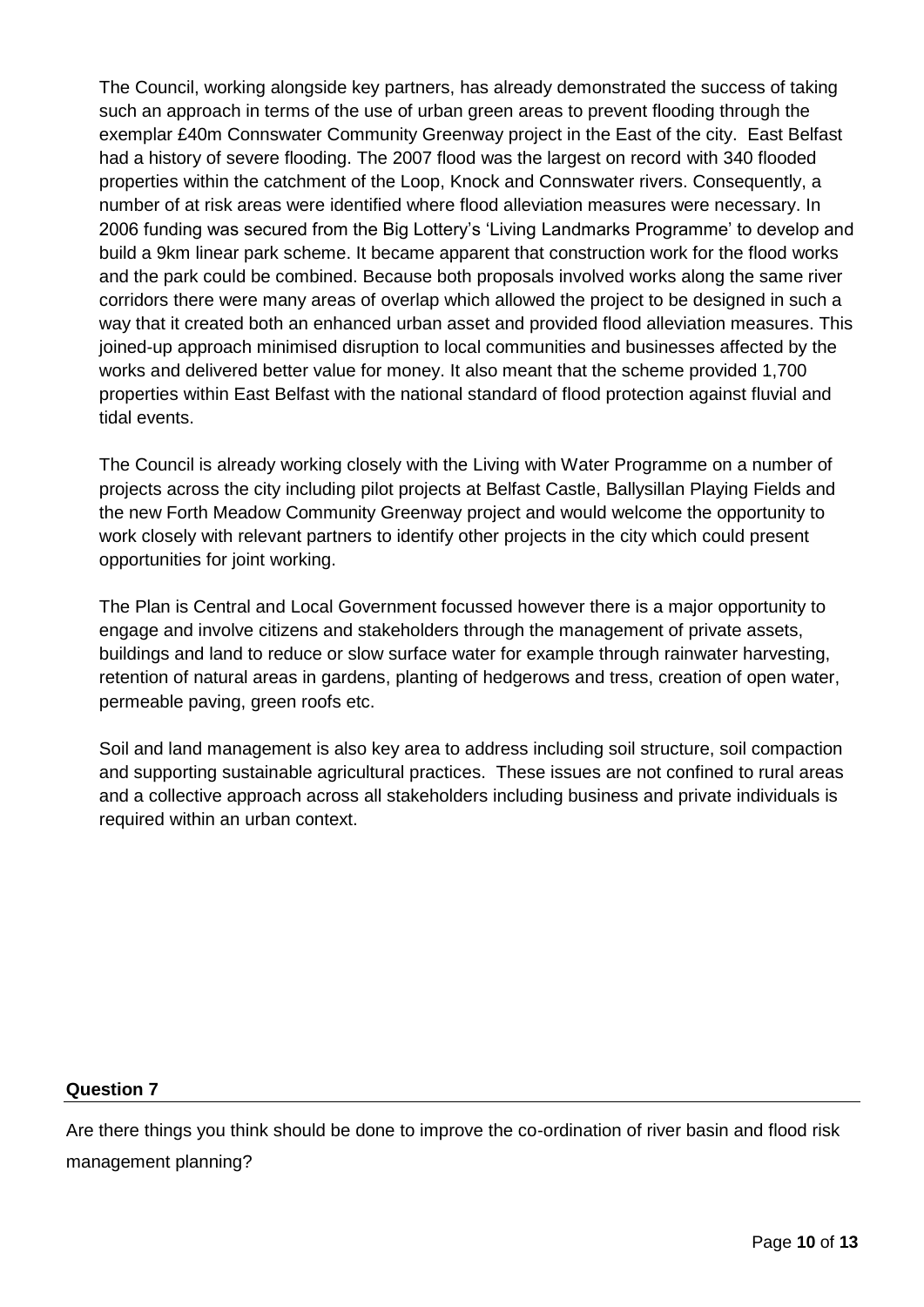**No**

If yes, explain what could be done.

Ensure Belfast City Council and relevant stakeholders are involved in the strategic development, local planning, operational delivery, monitoring and review of the programme. Engage with key structures including those within the Belfast Community Planning Partnership and in particular those which address the impact of the climate on the city.

## Questions on the environmental reports (SEA and HRA)

A Strategic Environmental Assessment (SEA) and Habitats Regulations Assessment (HRA) have been undertaken to consider how the draft Flood Risk Management Plan could affect communities and the wider environment. These reports present the results of these assessments and summarise the effects that are significant for the river basin districts.

#### **Question 8**

Do you agree with the conclusions of the environmental reports?

**Yes** 

**No**

If not, please explain why.

Enter text here .........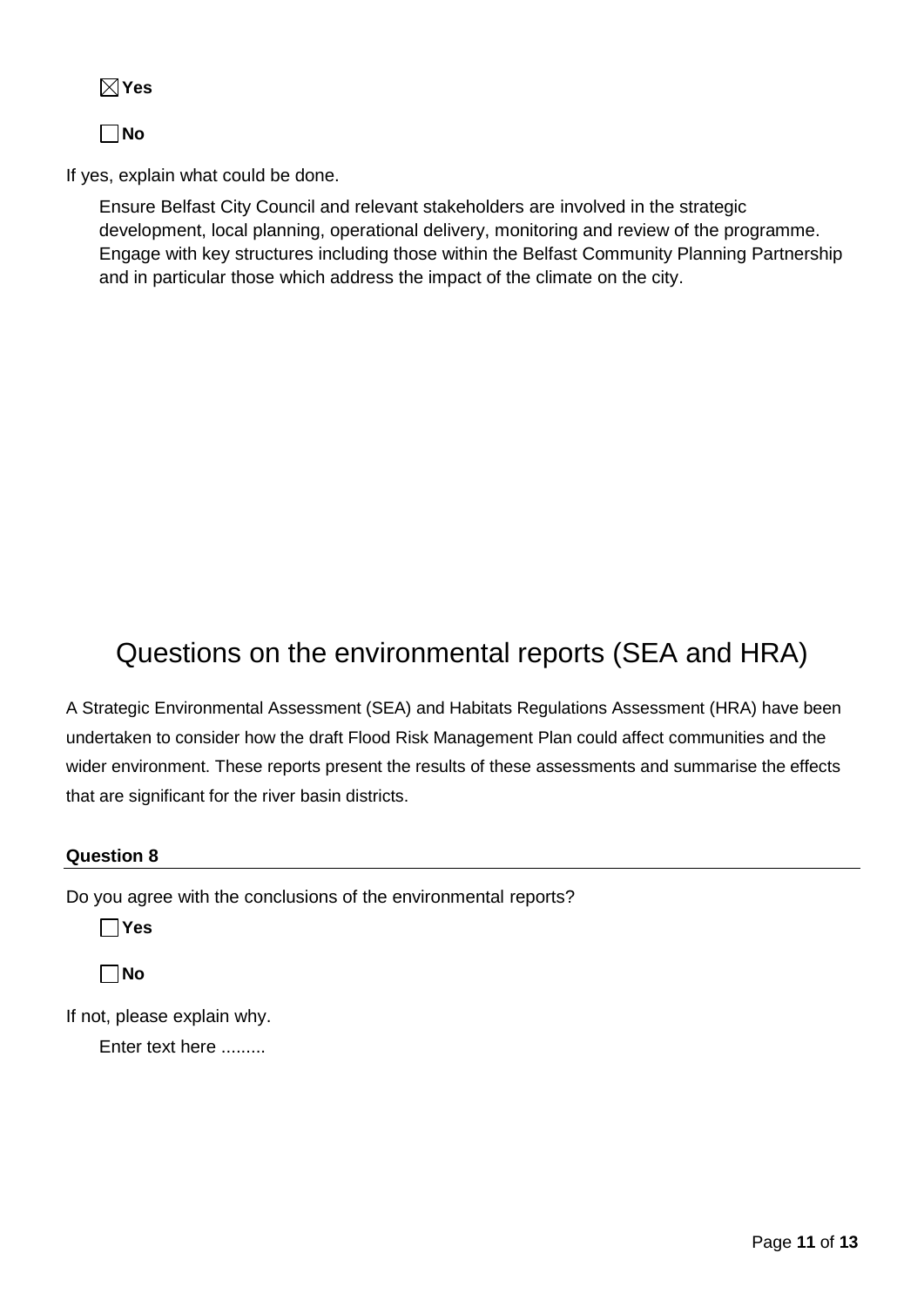#### **Question 9**

Are there any further significant environmental effects of the draft Plan which you think should be considered?

**Yes** 

**No**

If yes, please describe what they are.

The risk of IAS (Invasive and Alien Species) should be considered and addressed within the Plan given the potential to exacerbate flooding and pollution issues in particular sedimentation which is a key issue across Belfast. Aquatic and riverine IAS are a major concern with significant environmental, economic and social repercussion across NI. Unfortunately this is an area which is under resourced and without mechanisms to enable a collaborative approach to address issues such as IAS along entire watercourses. A mutli-agency collaborative approach is required with central government co-ordination and resourcing to address these complex issues.

#### **Question 10**

Are there further mitigations or opportunities that should be considered for the Plan?

**Yes** 

**No**

If yes, please explain.

Enter text here .........